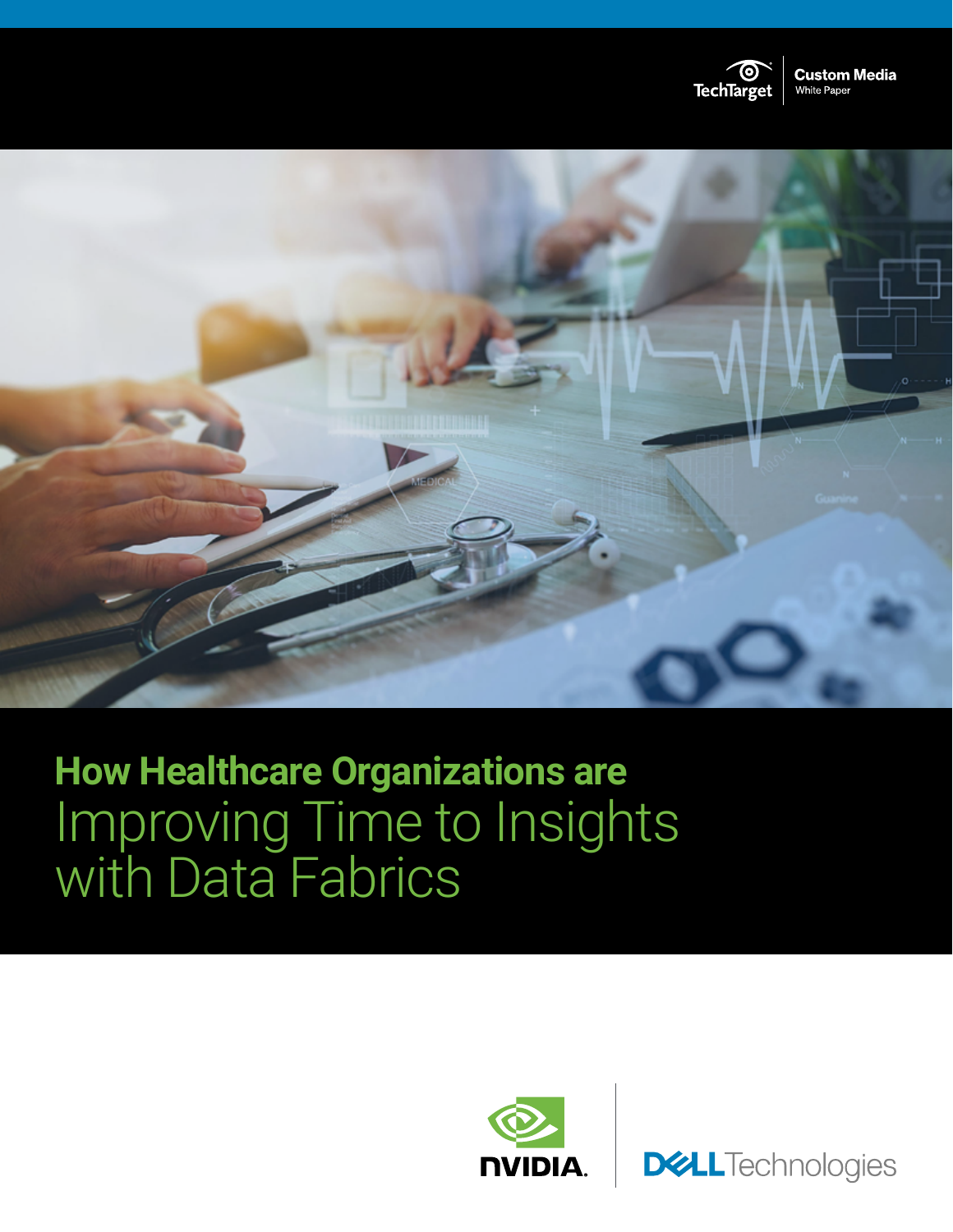Healthcare and life sciences organizations churn through mountains of data every minute of every day. This creates great strain on their systems to assemble that data across disparate formats and use it effectively for deep learning algorithms. Using an innovative data fabric—teamed with high-performance infrastructure—can help unleash the power of deep learning to improve time to insights for demanding and essential use cases.

Astonishing advances in healthcare and life sciences have resulted in massive improvements in a wide range of applications, from analyzing sophisticated genomics to finding the key to rapid and safe vaccine development. It has also resulted in the creation of untold amounts of both structured and, especially, unstructured data.

Having all that data is both a blessing and a curse for scientists, technicians, IT professionals and business stakeholders in healthcare and life sciences. With those astounding amounts of raw data comes the opportunity to find ways to cure diseases and improve the physical quality of life for generations to come. Research indicates that healthcare and life sciences organizations are on the cutting edge of using data strategically to achieve critical goals: Nearly 41% of healthcare and life sciences organizations say they have created a data-driven organization—more than twice that of the data-rich financial services sector.<sup>1</sup>

Having all that data also stretches the boundaries of what existing IT systems can do to promote those advances. Enter artificial intelligence—or, as often is the case in healthcare and life sciences, deep learning. Deep learning algorithms are the key to mining and leveraging all that data. But scientists and other technical teams often find they can't access the data tied to those algorithms for a range of technical reasons, especially data management complexity.

That's why healthcare and life sciences organizations are looking for new ways to transform the way their teams use digital data to glean previously unimaginable insights that result in the kinds of clinical improvements that make headlines—and improve healthcare quality around the world.

Two things are essential to unleash the power, utility and functionality of deep learning algorithms: high-performance infrastructure and a flexible, automated data management platform optimized for deep learning in healthcare and life sciences.

1 "[Pandemic Shines Spotlight On Big Data And AI In Life Sciences And Healthcare,](https://www.forbes.com/sites/randybean/2021/05/26/pandemic-shines-spotlight-on-big-data-and-ai-in-life-sciences-and-healthcare/?sh=26980a933e51)" Forbes, May 26, 2021.

Nearly 41% of healthcare and life sciences organizations say they have created a data-driven organization.1

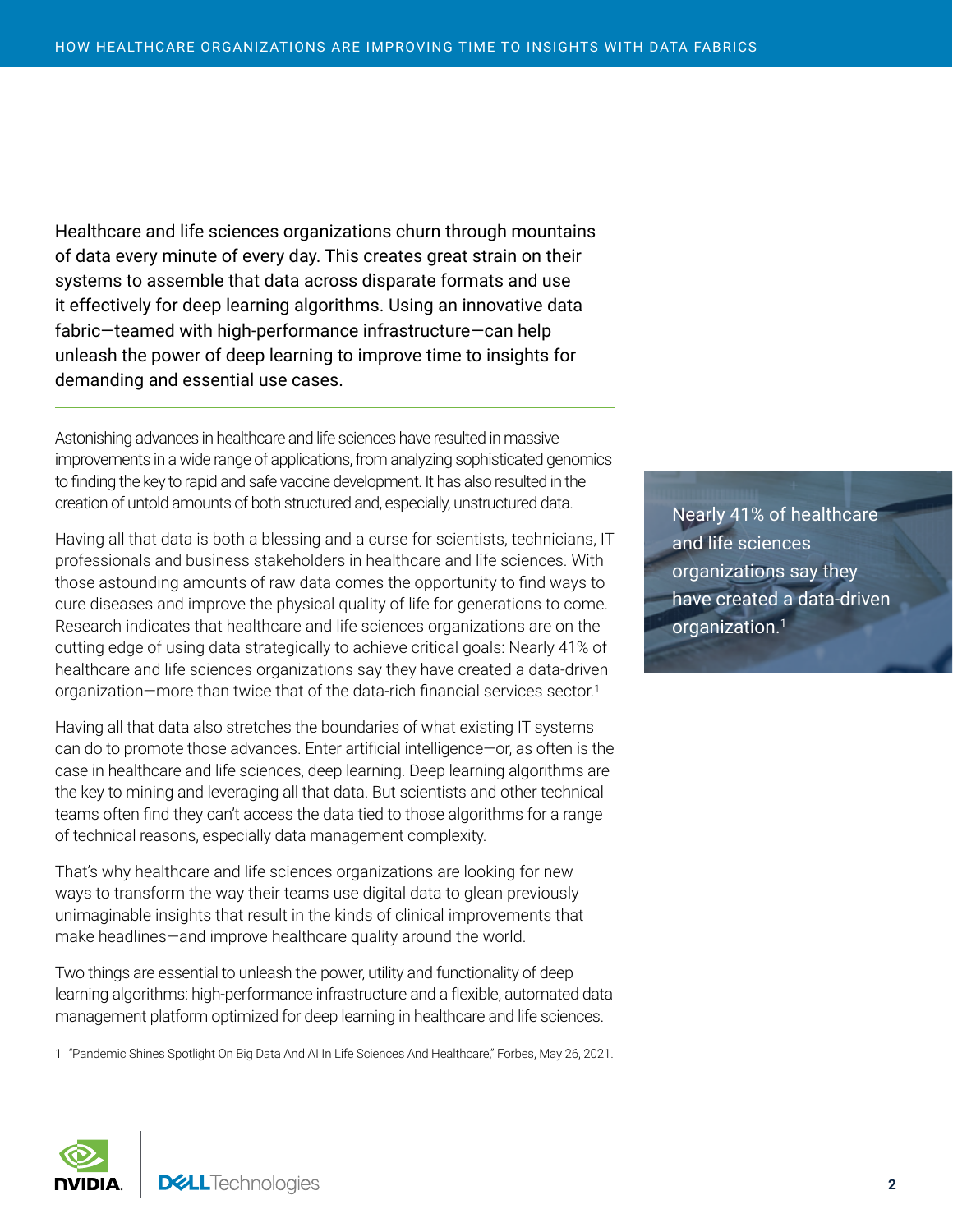### **Why deep learning is essential in healthcare and life sciences**

The term deep learning is often used interchangeably with artificial intelligence (AI). But deep learning actually is a subset of the AI category, represented as a unique set of algorithms that analyze data in a number of industries and

use cases. Deep learning represents a massive functional improvement over earlier iterations of AI. That's a big reason why global spending on deep learning will exceed \$93 billion by 2028, spurred in large part by significant advancements in compute infrastructure.<sup>2</sup>

Healthcare and life sciences, in particular, benefit greatly from deep learning because they face a "new urgency to manage and report on data in a timely and accurate manner," according to *Forbes*. 3

Healthcare and life sciences organizations are already demonstrating impressive uses of deep learning algorithms to mine mountains of data, derived from an expanding number of devices and data sources in the data center, in the cloud and on the edge. Those use cases benefitting from deep learning include new drug



engineering and development, expedited clinical trials, breaking down the essence of new-found diseases and human genomics analysis, to name just a few.

In a *Nature Medicine* article, the authors note: "Now is the time to create smarter healthcare systems in which the best treatment decisions are computationally learned from electronic health record data by deep learning methodologies."<sup>4</sup>

2 "[Deep Learning System Market Size to Reach USD 93.34 in 2028,](https://www.globenewswire.com/news-release/2021/03/23/2197902/0/en/Deep-Learning-System-Market-Size-to-Reach-USD-93-34-Billion-in-2028-Improvements-in-Computing-Power-and-Reduction-in-Hardware-Costs-will-Drive-the-Industry-Growth-says-Emergen-Rese.html)" Globenewswire.com, March 23, 2021

3 Ibid, Forbes.

4 ["A call for deep-learning healthcare,](https://www.nature.com/articles/s41591-018-0320-3)" Nature Medicine, January 7, 2019.

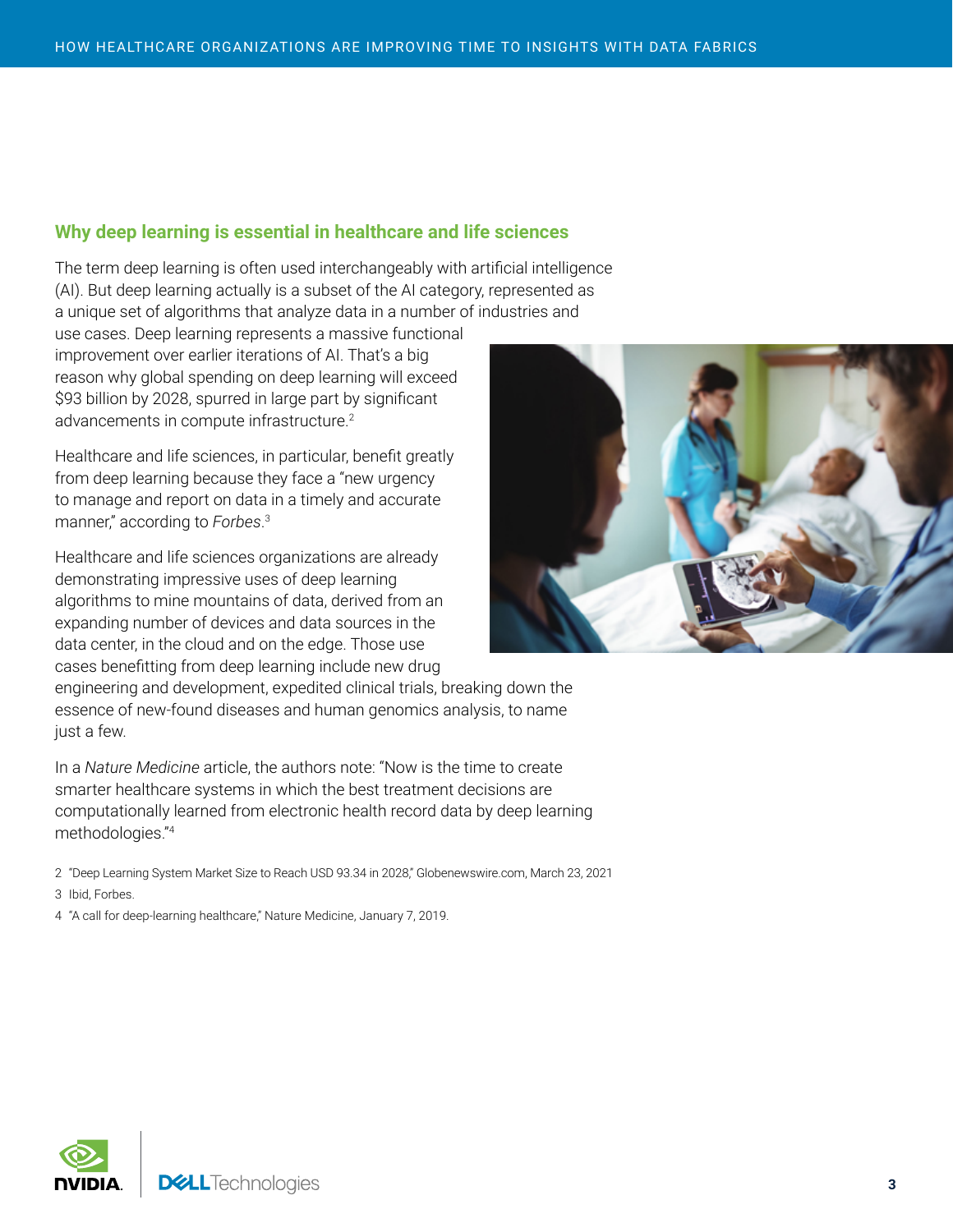## **Leveraging the benefits of data fabric for deep learning**

For all the impressive and potentially earth-shaking benefits of deep learning algorithms, healthcare and life sciences enterprises need help to fully leverage those tools. Without a modernized, flexible and scalable data management platform, scientists and other personnel will not be able to properly access all the essential data embedded in deep learning algorithm. Manually surfacing and integrating data from multiple sources and data structures takes far too long, and often is too costly, for many of today's data management platforms.

What is needed is a powerful, purpose-built data fabric that uses a network design architecture to facilitate the management of data. This has become particularly essential in industries such as healthcare and life sciences where data volumes have exploded and now are made up of many different formats and structures. Data fabrics deliver numerous other benefits to data scientists looking to glean true insights from data, such as faster data analysis and improved collaboration among stakeholders.

Data fabrics are particularly useful for deep learning use cases because they reduce "fuzziness" that often results from algorithmic training across numerous different types of data—such as patents, clinical trials and patient outcomes—simultaneously. This makes data fabric extremely useful in complex, interconnected and data-rich use cases in healthcare and life sciences.

#### **Infrastructure matters for deep learning use cases: The Dell/NVIDIA/Vyasa collaborative approach**

Without state-of-the-art compute, storage and graphics processing infrastructure to support the data fabric and to ensure the timely, secure and reliable surfacing of data from algorithms, healthcare and life sciences enterprises will encounter challenges in getting the most from their investments in AI, deep learning and analytics.

Dell EMC, NVIDIA® and Vyasa have collaborated to create an innovative deep learning platform optimized for healthcare and life sciences use cases. The combination of the NVIDIA DGX™ A100 AI computing system, Dell compute

Data fabrics are particularly useful for deep learning use cases because they reduce "fuzziness" that often results from algorithmic training across numerous different types of data.

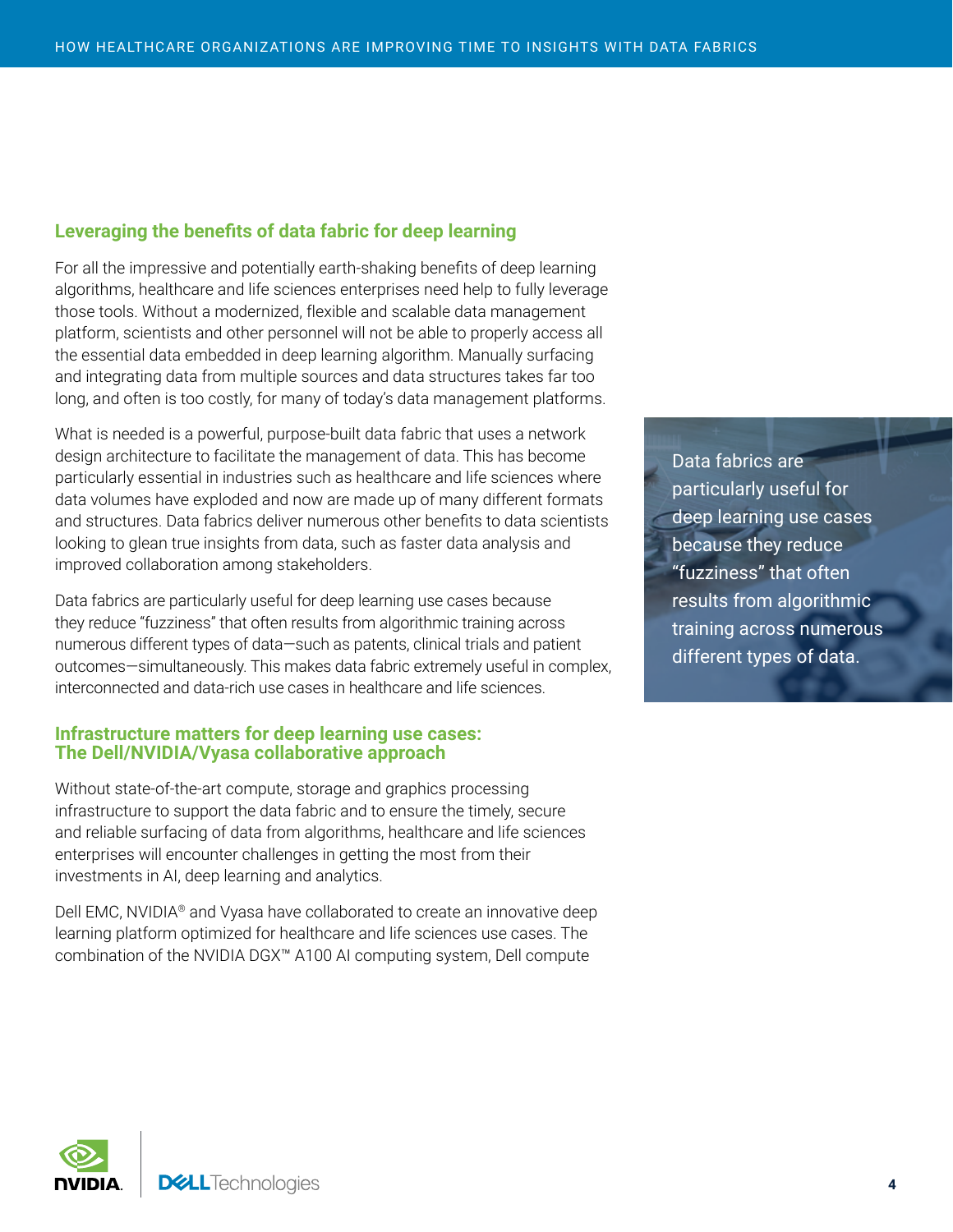and storage, and the Vyasa Layar deep learning platform gives organizations a powerful platform upon which to build and run real-world solutions to deliver real-time, deep insights.

A key element of the solution is Vyasa's data fabric solution. When integrated with existing enterprise data frameworks, this highly scalable fabric extends functionality in a cost efficient manner. The data fabric also can be deployed as a standalone layer for text, image and data steam integration, and for big data analytics.

Vyasa's data fabric also supports a knowledge graph application that takes data directly from multiple sources and creates a graphical rendering of data insights. Additionally, it comes with an image analytics layer, as well as "smart table" technology that connects spreadsheet content to the analytics engine of the data fabric.

Vyasa's data fabric is optimized to work with NVIDIA's GPUbased servers, including the NVIDIA DGX A100 system, which features eight NVIDIA A100 Tensor Core GPUs and two second-generation AMD EPYC™ processors.

Dell EMC's Isilon F800 all-flash scale out network-attached storage and NVIDIA DGX A100 is a purpose-built solution designed to scale and accelerate deep learning training workloads for healthcare and life sciences applications. This solution—which also includes the NVIDIA Mellanox Ethernet switch for storage and InfiniBand switch for GPU interconnection—helps healthcare and life sciences organizations take maximum advantage of deep learning algorithms with high-performance, scalable and easily deployed infrastructure. The high-bandwidth, low-latency storage speeds algorithmic training and avoids data bottlenecks often associated with huge data sets such as those found in life sciences and healthcare. The NVIDIA GPU servers are architected for multi-GPU training and to power deep learning workflows without performance snags or scalability challenges as workflows expand.